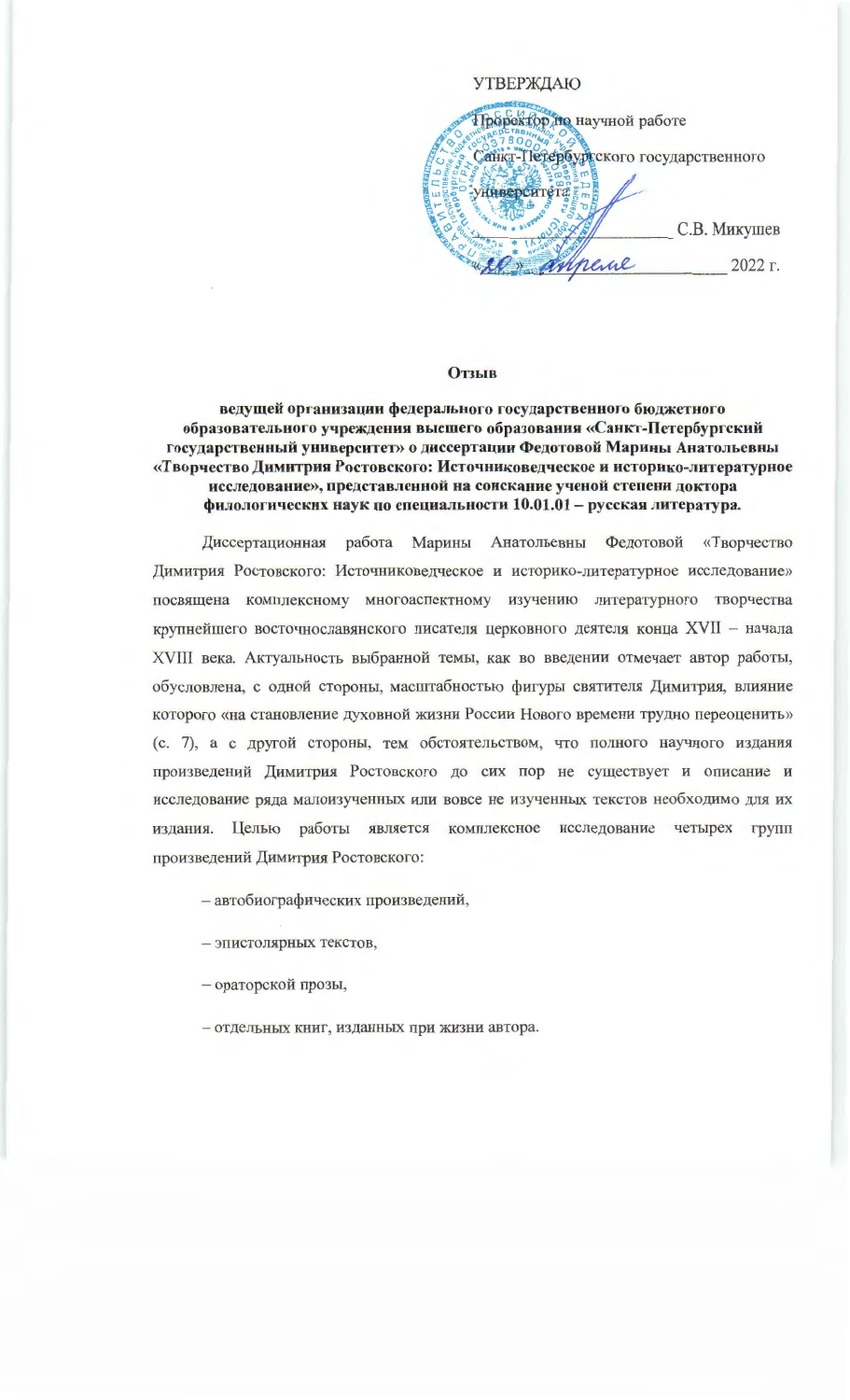Во введении подробно и ясно охарактеризована актуальность работы, ее научная новизна, теоретическая и практическая значимость, конкретные задачи, которые решались в работе при исследовании каждой из четырех групп произведений. В положениях, выносимых на защиту, которые находят непосредственное обоснование в диссертации, отражены как выводы, сделанные при изучении отдельных произведений Димитрия Ростовского, так и общие выявленные в ходе работы закономерности его литературного творчества. Диссертация состоит из двух томов: «Том 1. Исследование» и «Том 2. Приложения». Исследовательская часть работы состоит из введения, четырех глав, заключения, списка иллюстраций, списка сокращений и списка литературы, включающего в себя список использованных рукописей и печатных изданий. Главы диссертации делятся на параграфы. Во втором томе диссертации, в «Приложениях», которые представляют собой ценнейшие материалы для будущего академического полного собрания сочинений Димитрия Ростовского, помещены не публиковавшиеся ранее его произведения, воспроизведенные по рукописям, а также очень полезный каталог всех известных проповедей святителя.

В первой главе диссертации представлен исчерпывающий текстологический и источниковедческий анализ «Диариуша» (дневника святителя Димитрия) и его автобиографической записи в «Летописце о ростовских архиереях». Автором диссертации произведен скрупулезный анализ двух редакций «Диауриша» (Основной и Летописной), показано, как выглядело продолжение дневника Димитрия Ростовского в составе «Епистоляра архиерея Ростовского Димитриа», доказано, что «Диауриш» и «Епистоляр» стали основным источником для Синодального жития. В параграфах 1.6, 1.7 и 1.8 автором показано, как именно один из переработанных вариантов автобиографической записи в «Летописце о ростовских архиереях» стал первым агиографическим сочинением, посвященным Димитрию Ростовскому.

Вторая глава работы содержит комплексное исследование эпистолярного наследия святителя Димитрия. В научный оборот вводится множество до сих пор не опубликованных и не изученных текстов его писем и посланий, изучается их рукописная и печатная традиция, уточняется датировка, место написания, дается историкобиографический комментарий, устанавливается круг его корреспондентов. Убедительно реконструируются историко-литературные обстоятельства переписки Димитрия с монахом Чудова монастыря Феологом, с историко-литературной и жанровостилистической точек зрения анализируются письма Димитрия Ростовского в составе «Диариуша» и «Епистоляра», его сохранившиеся письма-автографы и письма в составе различных рукописей и изданий. Важно, что автор в данной главе не ограничивается

 $\mathcal{L}$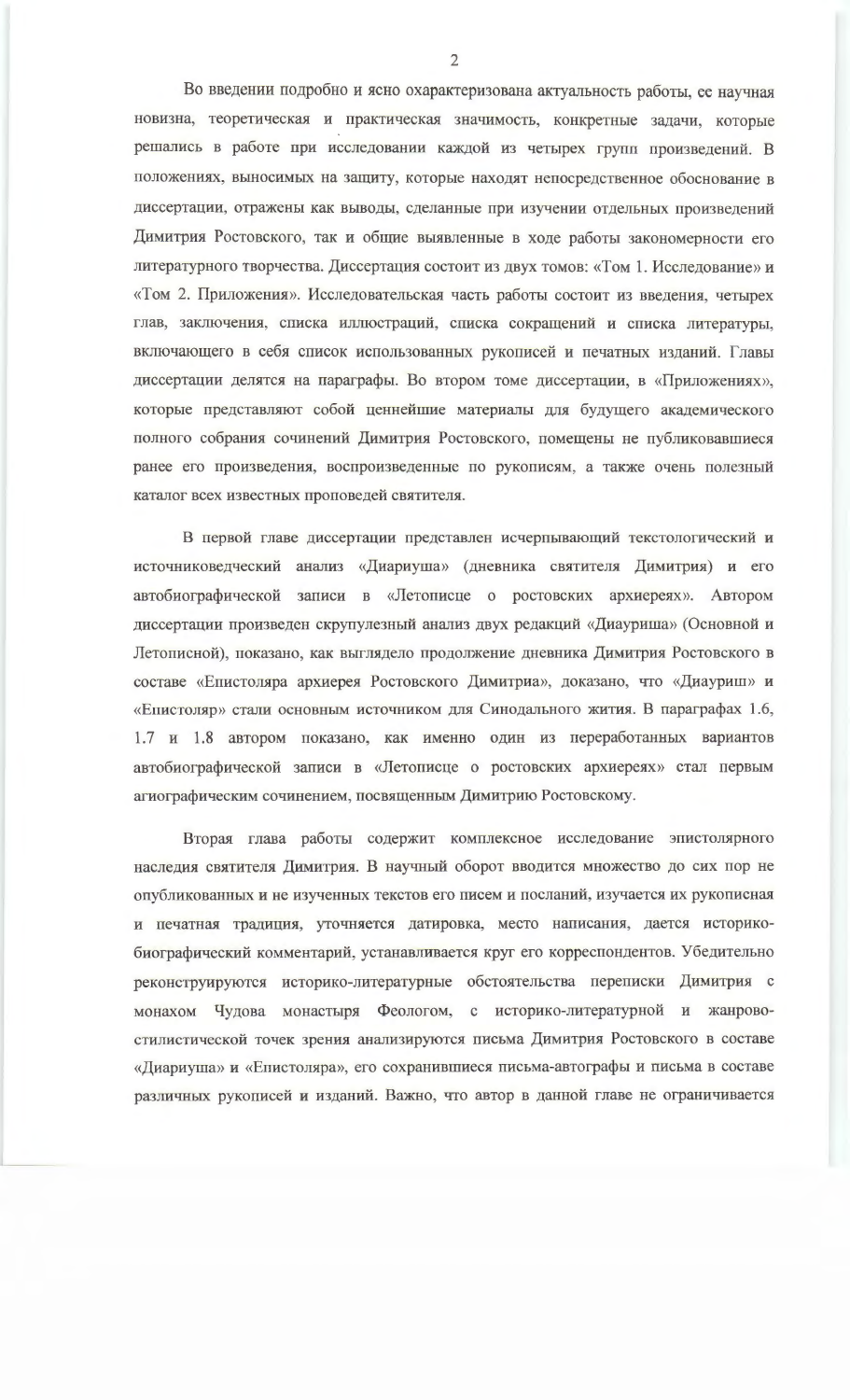только письмами Димитрия Ростовского, но также дает обзор дошедших до нас писем и посланий, полученных святителем. В завершение главы автором предлагается типология писем Димитрия.

В третьей главе представлено описание и комплексное изучение тех сочинений Димитрия Ростовского, которые были изданы при жизни автора: это книги «Чуда Пресвятой и Преблагословенной Девы Марии», «Руно орошенное», «Апология во утоление печали человека, сущаго в беде, гонении и озлоблении» и «Книга житий святых» (Четьи Минеи). Автором работы проделан сопоставительный анализ «Чуда...» и созданного на его основе «Руна орошенного», а также установлен вероятный образец «Чуда...» - «Скарбница потребная» Иоанникия (Галятовского). В отношении книги «Апология во утоление печали человека, сущаго в беде, гонении и озлоблении...» главными для автора диссертации оказываются проблемы атрибуции и источников текста. Что касается самого крупного и известного сочинения Димитрия Ростовского его знаменитых Четьих Миней, - то здесь М. А. Федотова сосредотачивается на описании ранее неизвестных рукописных материалов, связанных с работой Димитрия над Четьими Минеями, описании созданных Димитрием агиографических сочинений, выходящих за рамки этого свода, а также анализу житий русских святых в составе Четьих Миней. В ходе этого анализа обнаружены дополнительные, ранее не установленные исследователями, источники житий. На примере нескольких житий русских святых, анализу которых посвящены отдельные параграфы третьей главы диссертации (жития Авраамия Смоленского, Антония Римлянина, Бориса и Глеба, княгини Ольги), реконструирована агиографическая творческая лаборатория Димитрия Ростовского, показано, как именно он работал с источниками и создавал свои редакции житий русских святых.

Четвертая, заключительная, глава диссертационного исследования посвящена ораторской прозе Димитрия Ростовского - его проповедям. Прослеживается история издания первого собрания проповедей Димитрия Ростовского. М. А. Фетодовой установлено, что пять проповедей из этого издания принадлежат не Димитрию Ростовскому, а Симеону Полоцкому, а еще 9 текстов можно отнести к текстам со спорной атрибуцией. С другой стороны, автор диссертации обнаружил ряд неизвестных проповедей Димитрия Ростовского в составе сборников его сочинений: это две проповеди на память великомученицы Варвары, «Слово на перенесение мощей святого мученика Димитрия царевича», два «Слова похвальных на святого Гуриа, первого архиепископа Казанского», «Слово на память Леонтия, епископа Ростовского», «Слово на освящение Смоленско-Корнилиевской церкви». В отдельных параграфах четвертой

 $\overline{3}$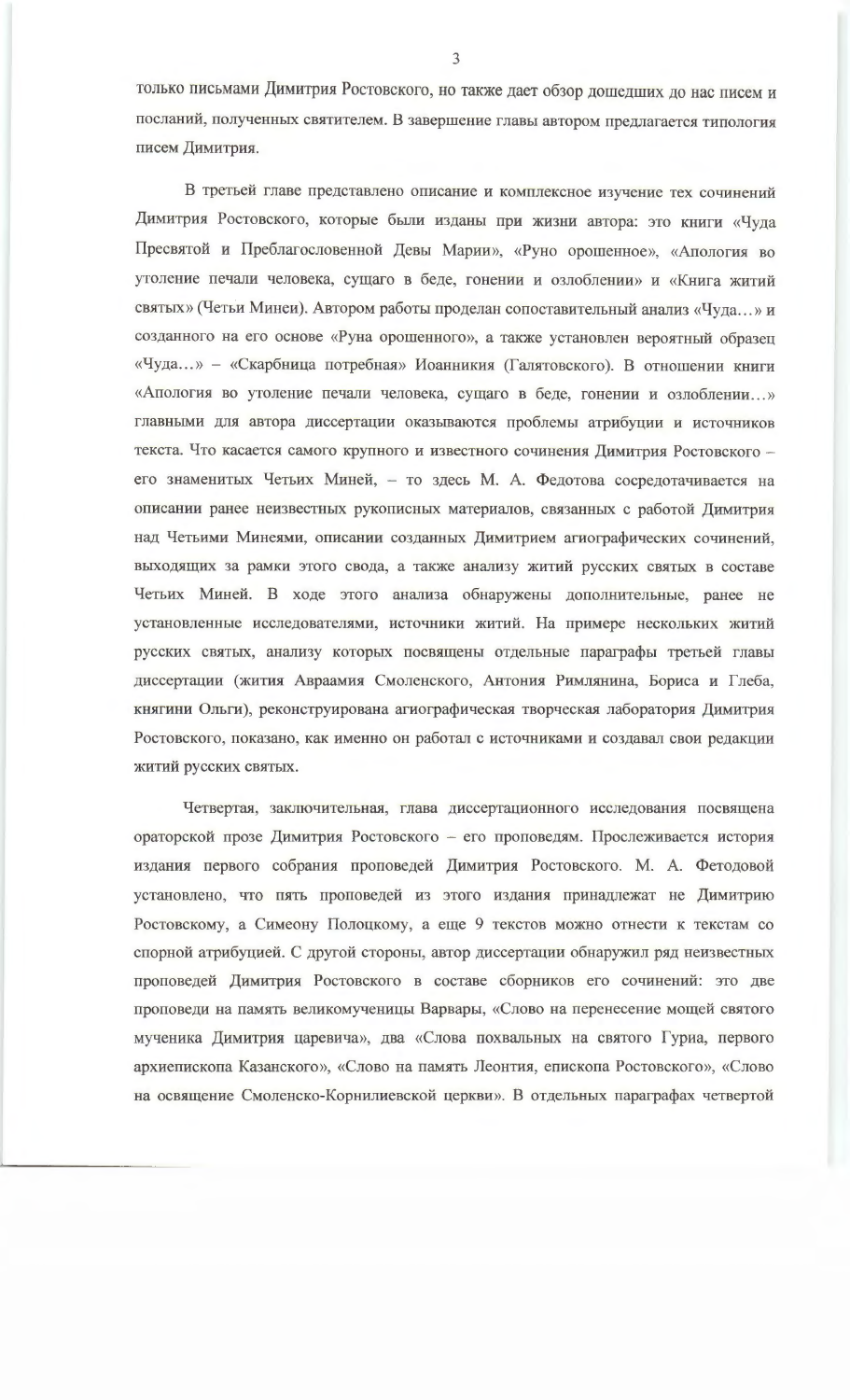главы охарактеризованы рукописи, в которых читаются эти тексты, описано содержание, проанализированы их художественные особенности (структура и стилистика), раскрыты источники, проиллюстрирован историко-культурный контекст.

В содержательном заключении подводится итог диссертационного исследования. Предпринятый в работе анализ сочинений отчетливо демонстрирует, что литературное творчество Димитрия Ростовского - это творчество писателя переходного периода. Если многие сочинения ростовского митрополита, в том числе и жития в составе Четьих Миней, относятся к традиционным жанрам древнерусской литературы, то его проповеди и сочинения, изданные при жизни («Чуда пресвятой и преблагословенной Девы Марии», «Руно орошенное», «Апология во утоление печали»), представляют собой произведения культуры барокко. Автобиографические же тексты и эпистолярий, как показывает автор работы, по своему внутреннему содержанию делают наследие святителя Димитрия частью литературы Нового времени.

Представленная к защите диссертация вне всяких сомнений представляет собой яркое фундаментальное и интересное исследование литературного наследия одного из выдающихся культурных деятелей Украины и России конца XVII - начала XVIII века. Как свидетельствует список литературы и докладов автора диссертации, перед нами итог впечатляющей многолетней кропотливой исследовательской работы, включающей как ценнейшие текстологические разыскания и обработку громадного рукописного материала, так и многосторонний анализ и интерпретацию значительного ряда произведений Димитрия Ростовского. Автор диссертации сосредотачивается на малоизученных аспектах творчества Димитрия, на сюжетах, в недостаточной степени прокомментированных в научной литературе, даже если это касается произведений хорошо известных и магистральных, и на неизвестных ранее сочинениях и архивных материалах. Работу отличает подлинная многоаспектность: в поле исследовательского внимания М. А. Федотовой входят вопросы палеографии и текстологии, историкокультурный аспект творчества изучаемого автора, жанрово-стилистический аспект его творчества (например, выявление связей творчества Димитрия Ростовского с культурой святителя), барокко, жанровая типология писем лингвистический аспект (дифференцируются произведения, написанные на простой мове и на церковнославянском языке), историко-генетический аспект (установление образцов и источников атрибуции. Корректность методологии выводов произведений), вопросы И диссертационной работы не вызывает сомнений. Выскажем некоторые исключительно частные вопросы.

4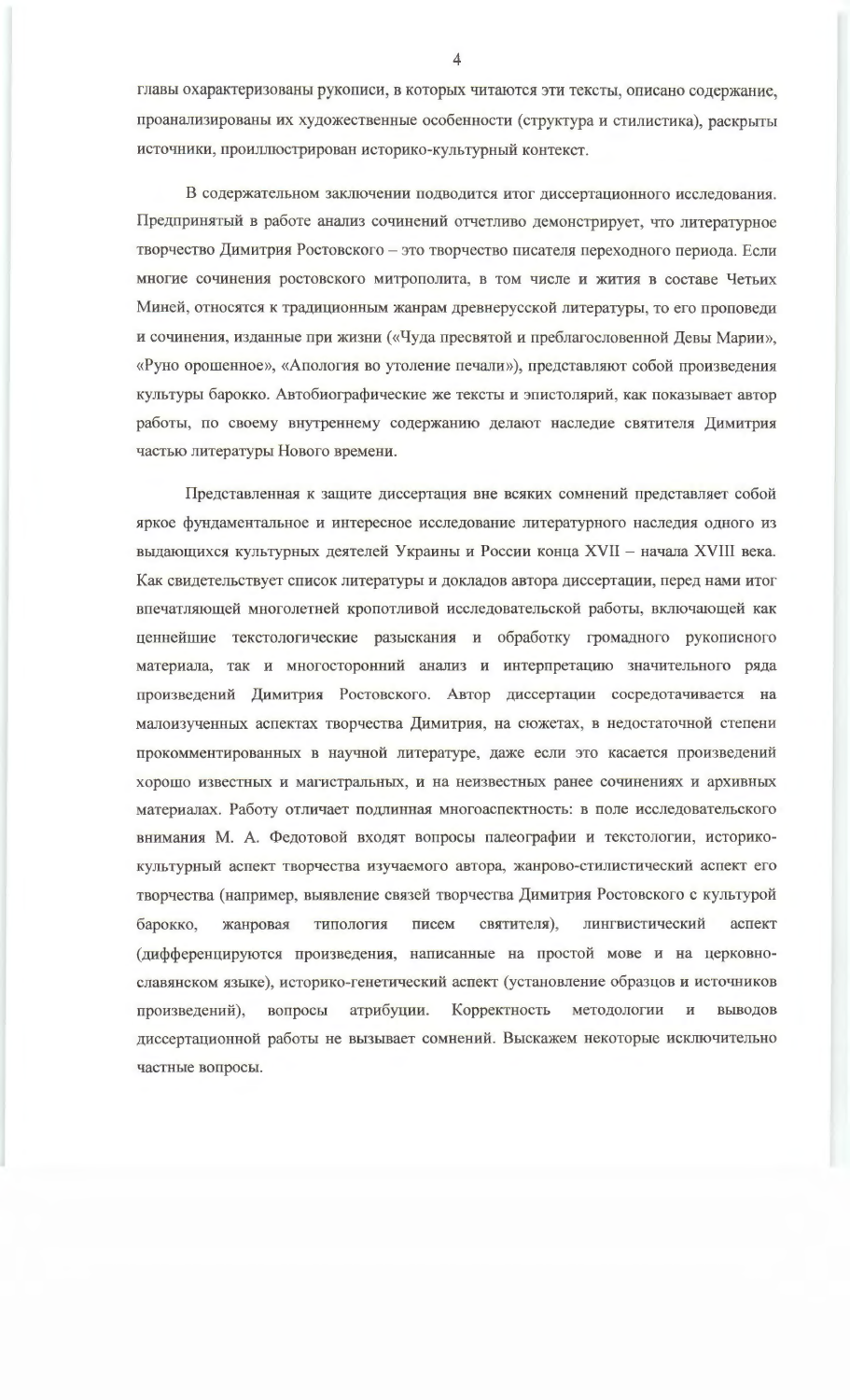1. Во второй главе автор пишет: «Бесспорно, авторов эпистолярных памятников литературы барокко связывала, в большинстве своем, не личная дружба, а отношения братской любви. Тем не менее, переписка Димитрия Ростовского с монахом Феологом является уникальным явлением в эпистолярной культуре рубежа XVII-XVIII вв.; это, возможно, единственная переписка людей, тонко раскрывающая не только отношения нравственно-религиозной близости, но и связанных как духовными братскими, так и поистине дружескими узами» (с. 193-194). Вызывает некоторые сомнения противопоставление понятий «личная дружба» и «братская любовь». Вряд ли авторы литературы барокко, воспитанные на Библии, как-то разграничивали эти понятия. Ср. известный контекст употребления слова «друг» из Евангелия от Иоанна: «Я уже не называю вас рабами, ибо раб не знает, что делает господин его; но Я назвал вас друзьями, потому что сказал вам все, что слышал от Отца Моего» (Ин. 15: 15).

2. На с. 219 диссертации приводятся любопытные примеры акростихов в «Руне орошенном», в которых читается имя автора. В автореферате диссертации сказано, что, благодаря акростихам, «книга перестает быть анонимной» (с. 30). Представляется, что наличие акростиха еще не делает книгу неанонимной: ведь вычленить имя автора из текста не так просто и о полной деанонимизации здесь, вероятно, речи не идет.

3. В диссертационной работе в некоторых случаях недифференцированно используются термины «проповедь» и «поучение» Например: «Проповеди и поучения Димитрия Ростовского всегда были в центре исследовательского внимания» (с. 15); «ораторские сочинения: проповеди и поучения святителя» (с. 17). Есть ли между этими понятиями какие-то различия? Является ли одно частным случаем другого? Различал ли их сам Димитрий Ростовский? А также: актуально ли для него разграничение понятий «слово», «речь», «поучение»?

4. М. А. Федотова указывает, что в ходе атрибуции «необходимо учитывать присущие проповедям именно Димитрия Ростовского стилистические приемы, риторические фигуры, переходящие из текста в текст образы. Так, например, указывается, что для Димитрия «характерным было обращение к аудитории возлюбленный", "слушатель "слушатель благочестивый", "слышателю мой прелюбезный", и данное обращение, как это неудивительно, является значимым фактором для определения авторства текста» (с. 376). Возникает вопрос: действительно ли подобные обращения присущи исключительно проповедям Димитрия Ростовского? Предпринимался ли в ходе исследования сопоставительный анализ обращений к слушателям в проповедях современников Димитрия Ростовского? Приведем один,

 $\overline{\mathcal{L}}$